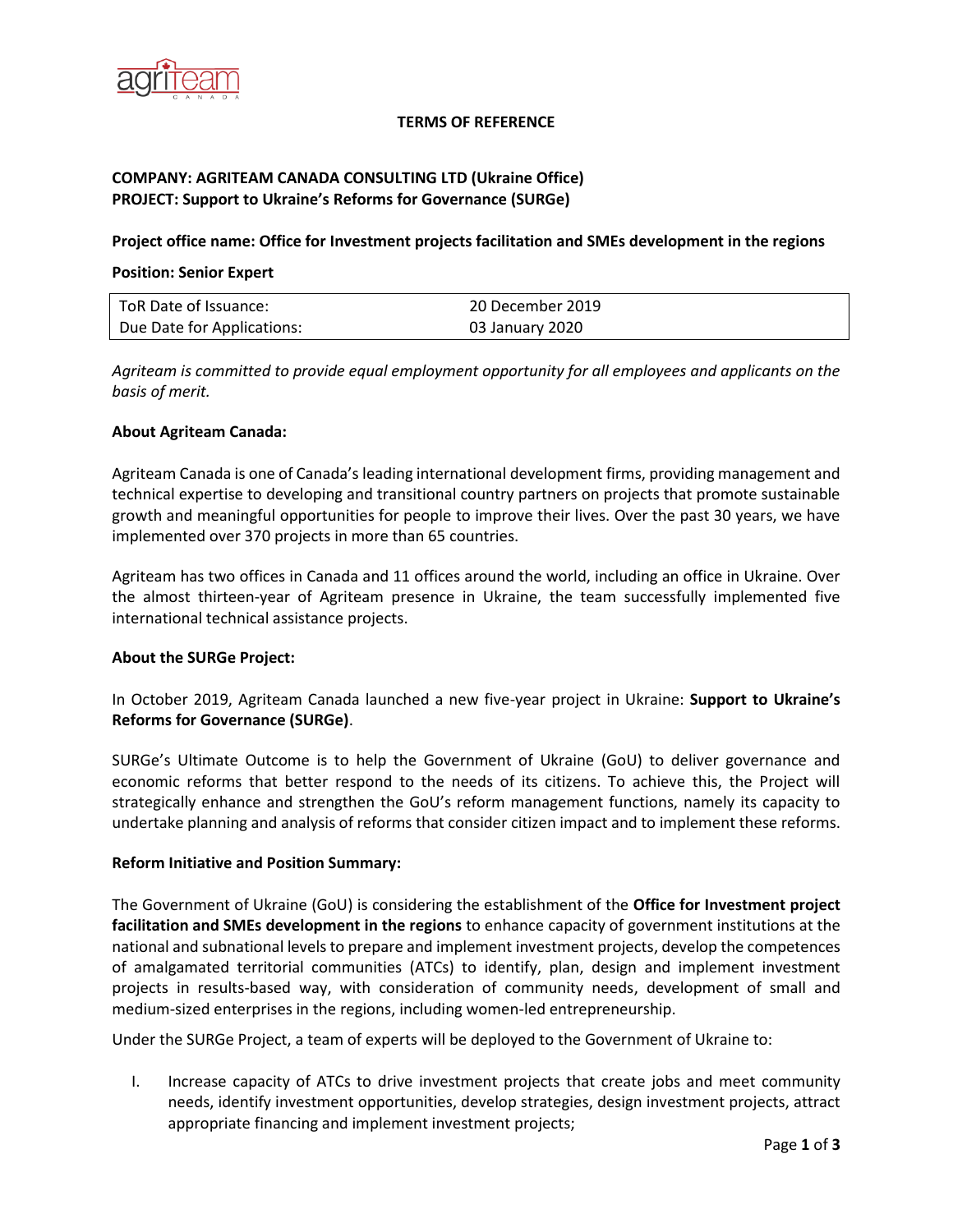

- i. Increase capacity of local authorities to develop methodologies and tools to facilitate investment processes in the regions;
- ii. Support small and medium-sized enterprises, including women-led businesses, in the regions to have access to information, methodologies, tools and governmental support.

For this reform, the SURGe Project is looking for **Senior Expert** who will work with the team to implement the workstreams outlined above.

The expert will be based in Kyiv.

## **Level of Effort:** Full time.

The duration of the contract is till June 2020 with a possibility of extensions (subject to additional approvals and results during the previous contract).

For contracting (after the job offer is made), the selected candidate should be able to get registered as a Private Entrepreneur of the 3<sup>rd</sup> group (consultancy services).

## **Indicative Duties and Responsibilities (scope of work):**

- 1. Together with other experts in the team: define a work plan (general scope of work outlined in the *Reform Initiative and Position Summary* section);
- 2. Ensure delivery of the results as per the agreed scope of work;
- 3. Develop tools, methodologies and procedures to effectively implement investment projects (including project prioritization and structuring);
- 4. Design practical guide to enhance ATCs capacity building programs;
- 5. Develop recommendations for creation of software and electronic services (if needed) to improve investment projects implementation;
- 6. Design and deliver pilot projects in the regions;
- 7. Develop tools and methodologies to promote development of SMEs in the regions.

## **Preferred Qualifications and Skills:**

- 1. Highly experienced project manager with a strong understanding of GoU economic growth vision and regional development reform agenda, and excellent knowledge of project management principles. Experience in implementing project management practices;
- 2. Impeccable ethical standards;
- 3. 7+ years of professional experience in business, consulting related to project management, or related areas, including 3+ years of senior management experience;
- 4. Preferred: experience in advising the Government in consulting roles (in a reform office or international assistance project);
- 5. Strong people management skills;
- 6. Skills in operational process analysis and optimization;
- 7. Fluent English and Ukrainian.